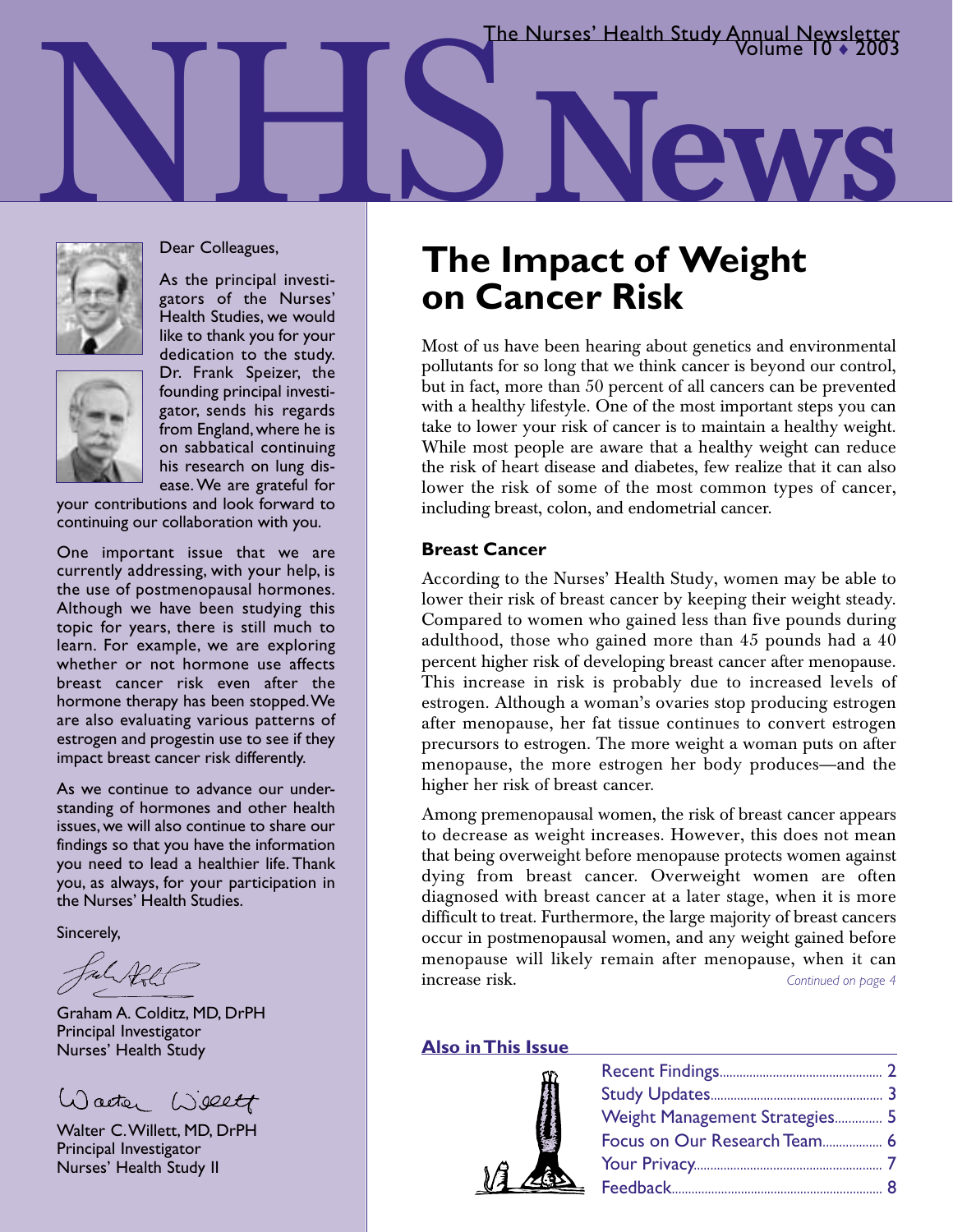# **Recent Findings**

This year, the Nurses' Health Studies produced a record number of publications on women's health. Below<br>is a selection of our findings. A complete list of articles can be found by visiting the **Publications** section of<br>our is a selection of our findings. A complete list of articles can be found by visiting the **Publications** section of our website at **www.NursesHealthStudy.org**.

### **Obesity and Total Hip Replacement**

New data from the Nurses' Health Study suggest that a woman's weight may be the strongest predictor of whether she will need a total hip replacement due to osteoarthritis. Overall, we found that being overweight at a young age was a greater predictor than being overweight later in life. Compared to lean women, those who were obese at age 18 had a fivefold increase in the risk of hip replacement, and those who were obese after menopause had a threefold increase in risk. (Karlson E et al. Am J Med 2003;114:93–8.)

### **Physical Activity and the Risk of Hip Fractures**

A growing body of evidence suggests that leisure-time physical activity, including walking, may reduce the

risk of hip fractures. In the Nurses' Health Study, women who walked for at least four hours a week



had a 40 percent reduction in risk. For postmenopausal women who are not taking hormones, high levels of leisure-time activity can provide protection against hip

fracture that is equivalent to that provided by hormone use. Furthermore, for women who are sedentary, our results suggest that it is never too late to reap the benefits of an active lifestyle: sedentary women who increased their leisure-time activity to at least four hours a week lowered their risk of hip fracture by nearly 50 percent. (Feskanich D et al. JAMA 2002;288:2300–6.)

### **Dietary Fat and Breast Cancer Risk**

Most of the research on dietary fat and the risk of breast cancer has focused on postmenopausal women. In the Nurses' Health Study II, however, we had the opportunity to assess this relationship in younger, mostly premenopausal women. What we found is that a high intake of animal fat (but not vegetable fat) may moderately raise a woman's risk of developing breast cancer. When we looked at sources of animal fat, we found that red meat and high-fat dairy foods both contributed to the increase in risk. (Cho E et al. J Natl Cancer Inst. In press.)

### **Calcium,Vitamin D, and the Risk of Hip Fractures**



Calcium has been the primary focus of nutritional research on the prevention of osteoporosis. However, new evidence from the Nurses' Health Study suggests that intake of vitamin D may play a more important role for postmenopausal women than calcium does. We found a 40 percent lower risk of hip fractures among women who had vitamin D intakes of 500 IU per day, but neither milk nor a high-calcium diet appeared to reduce risk. Because vitamin D is not naturally found in many foods and women often consume less than the recommended amount, supplement use may be prudent. (Feskanich D et al. Am J Clin Nutr 2003;77:504–11.)

### **Progesterone Receptor Gene and the Risk of Endometrial Cancer**

The development of endometrial cancer is linked to the balance between estrogen and progesterone. Consequently, genetic research on this disease has focused on genetic variants that affect the regulation or metabolism of these hormones. In the Nurses' Health Study, we have been studying variants in the progesterone receptor gene and have found that a specific variant may contribute to endometrial cancer risk, particularly among overweight women. Further studies are needed to better understand the role of the progesterone receptor in endometrial cancer. (DeVivo I et al. PNAS 2002;99:12263–8.)

### Folate, Vitamin B<sub>6</sub>, and Breast Cancer Risk

Folate has a number of established benefits, including protection against neural tube defects and colorectal cancer. Now data from the NHS suggest that folate may also offer protection against breast cancer. Using blood samples, we found a 25 to 30 percent reduction in risk among women who had the highest amounts of folate and vitamin  $B_6$  in their blood. This benefit may be particularly important for women with higher alcohol consumption: alcohol is known to raise the risk of breast cancer, and folate may lessen this effect. Women can increase their folate intake by taking daily multivitamins or consuming more oranges, orange juice, and fortified breakfast cereals. (Zhang SM et al. J Natl Cancer Inst 2003;95:373–80.) ♦

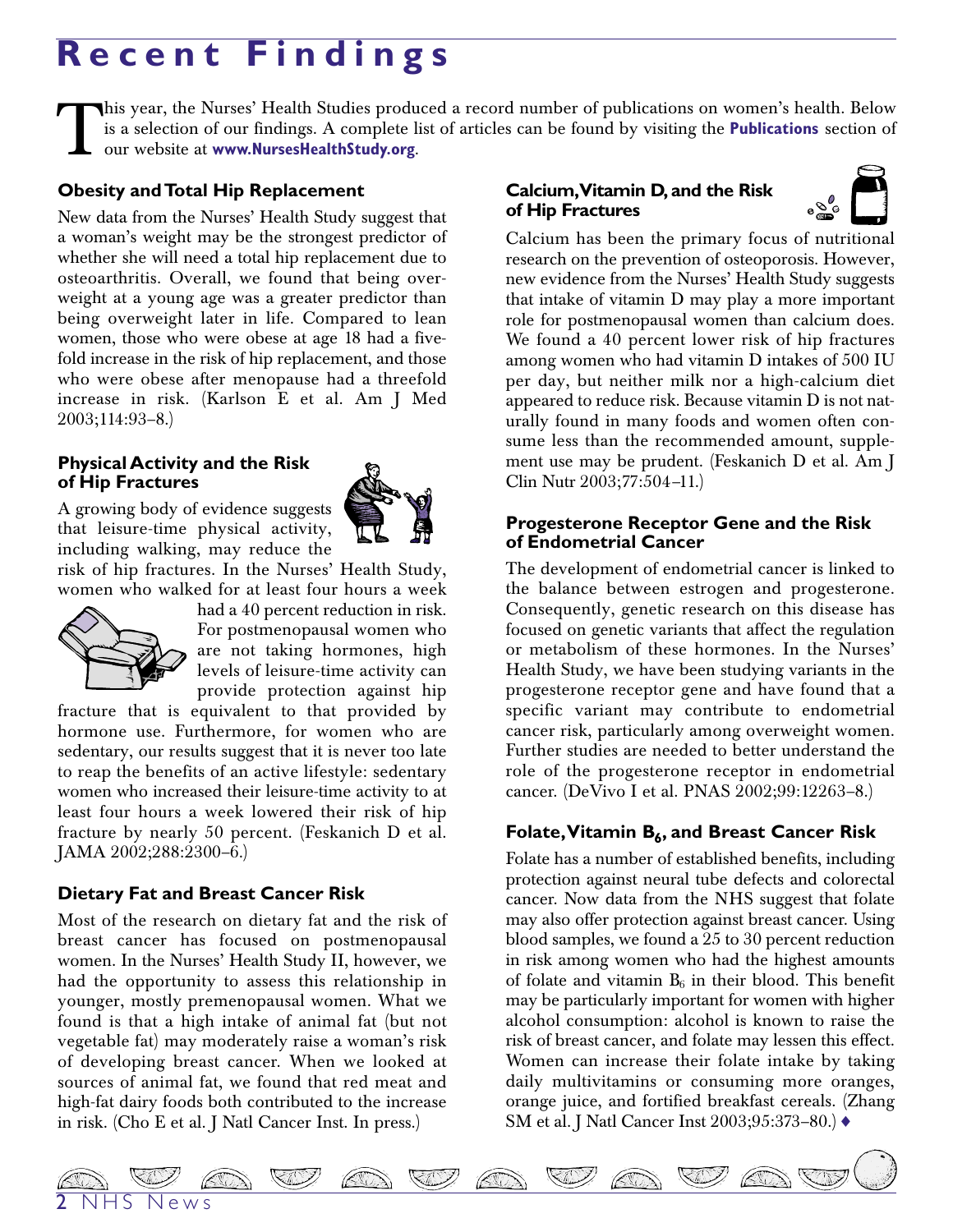# **Study Updates**

### **The NHS Memory Study**

Between 1995 and 2002, nearly 20,000 NHS participants completed two telephone interviews as part of our ongoing study of memory. During those interviews, women were given several standard assessments of cognitive function. By combining these assessments with the abundant questionnaire information that women have given us over the years, we hope to better understand how diet and lifestyle influence memory. We have already uncovered some important findings, with our most recent results highlighted below.

We are now completing third interviews with all of the women who completed the first two phone surveys, and we are grateful to the many women who have given their time to this important study. Everyone's participation remains critical since we are equally interested in women who have maintained their memories and women who are having some difficulties.

### **Nonsteroidal Anti-Inflammatory Drugs and Cognitive Function**

According to the Nurses' Health Study, nonsteroidal anti-inflammatory drugs (NSAIDs), such as ibuprofen and aspirin, may influence cognitive function in women over age 70. We found that women who took ibuprofen or aspirin regularly for at least eight years performed slightly better on several tests of cognitive function than women who never took the drugs. Although both drugs offered some benefit, the effect was stronger

for ibuprofen. (Kang J et al. Neurology. In press.) ♦

## **The Growing Up Today Study**

Seven years ago, we started the Growing Up Today Study (GUTS) with 17,000 children of women in the Nurses' Health Study II. Today, those children are 16 to 21 years old, and many are going off to college, joining the military, or living on their own. As they grow and mature into young adults, we are proud of the contributions they have made and look forward to continuing our work with them. We also greatly appreciate the encouragement that their moms have provided to keep them interested and involved. Below is one of our recent findings.

### **Physical Activity, TV/ Video Time, and Adolescent Weight Control**

With obesity rates on the rise among adolescents, healthy weight strategies for this age group are becoming increasingly important. New data from the Growing Up Today Study suggest that a possible strategy is to replace one hour of television or video games each day with one hour of physical activity. We found that overweight adolescents who increased their TV/video time over a one-year period experienced modest weight gain, while those who increased their daily activity experienced modest weight loss. Although we looked at many different types of physical activity, walking and aerobics/dancing seemed particularly beneficial. (Berkey CS et al. Pediatrics  $2003;111:836-43.$   $\blacklozenge$ 

## **The NHS II Stress Study**

In the Nurses' Health Study II, we are examining how intimate violence might affect women's health. Approximately 67,000 women answered a supplemental questionnaire to help us learn about this issue. Of these women, approximately 35 percent reported experiencing emotional, physical, or sexual abuse in their lifetimes. This number highlights not only the prevalence of the problem but also the importance of studying it. In the coming year, we will be looking at how violence impacts women's risk of asthma, hypertension, and gynecological disorders including fibroids. ♦

### **New Directions**

Last year, we began a study of occupational exposures and pregnancy among Nurses' Health Study II participants. The goal of the study is to investigate how the demands of the nursing profession such as shift work, prolonged standing, and chemical exposures—might affect women's pregnancies. To date, more than 8,000 women have completed a



supplemental questionnaire about the occupational exposures they experienced during their most recent pregnancies. Such a response exemplifies participants' dedication to this important issue.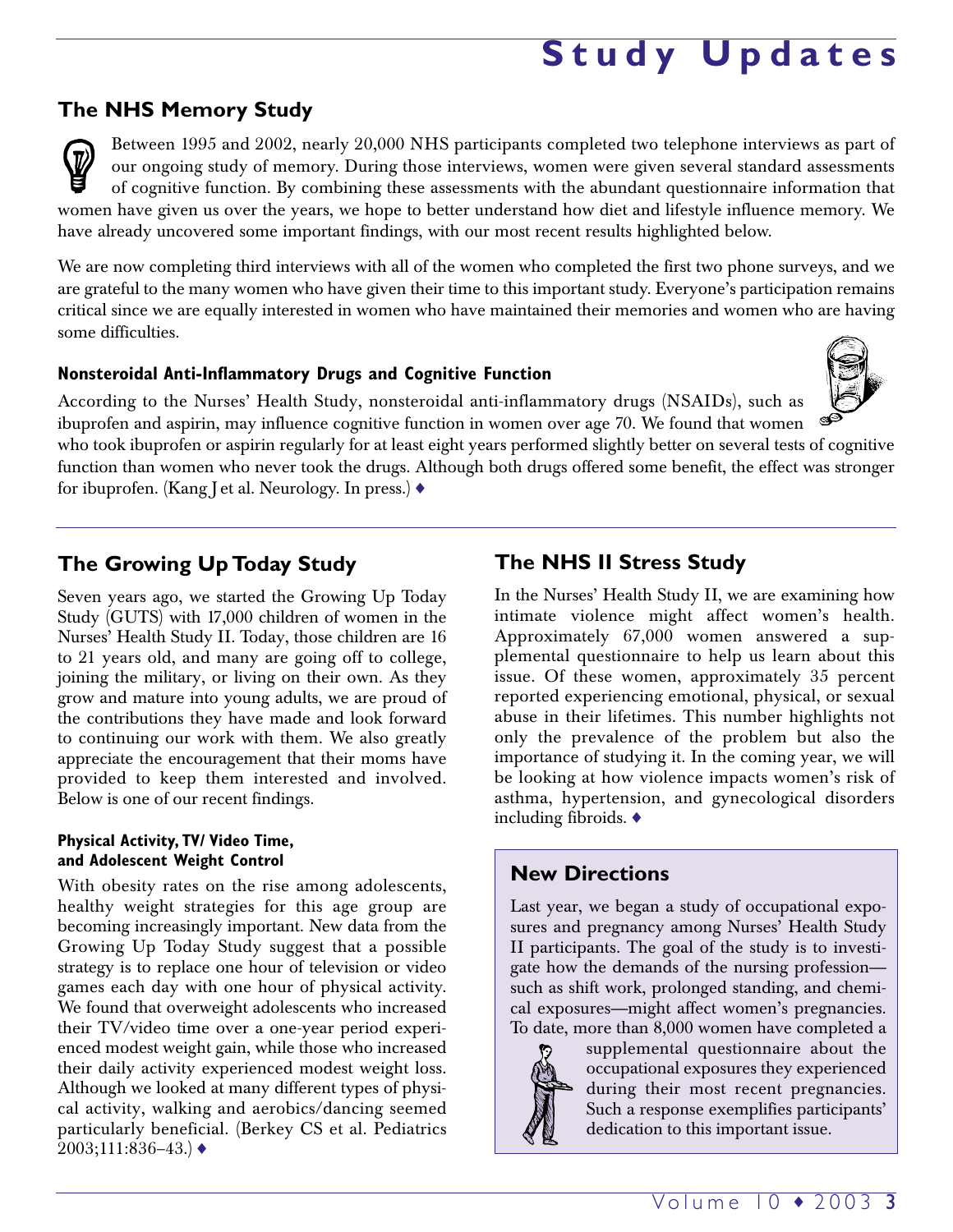**WEIGHT & CANCER RISK**

*Continued from cover*

### **Colon Cancer**

Colon cancer is one of the most common types of cancer, but it is also one of the most preventable. Among the many ways that men and women can lower their risk of this disease is to maintain a healthy weight. In the Nurses' Health Study and Health Professionals Follow-Up Study, we found that obese adults were about 50 percent more likely than lean adults to develop adenomatous polyps and colon cancer. Adenomatous polyps are noncancerous growths in the colon that have the potential to become malignant.

The reason for the link between weight and colon cancer is not yet clear but may have to do with the effect of weight on insulin and other growth factors. Obesity can lead to higher levels of insulin in the blood, which might in turn promote abnormal cell growth in the colon.

### **Endometrial Cancer**

Along with hormone use, weight is the most important factor influencing a woman's risk of endometrial cancer. This has been confirmed in a number of studies, including the Nurses' Health Study. We found that being overweight and gaining weight both raise the risk of endometrial cancer.

While the links between weight and endometrial cancer hold true for all women, they seem to be much stronger for postmenopausal women than for premenopausal women. For example, a weight gain of more than 40 pounds doubled the risk among premenopausal women but quadrupled it among postmenopausal women. The reason for this difference is likely related to estrogen levels. The more weight a woman carries after menopause, the more estrogen her body produces—and the higher her risk of endometrial cancer.

### **Warning: Too Much TV Time May Be Harmful to Your Health**

TV time may be a major contributor to obesity, according to the Nurses' Health Study.For every two hours a day that women spent watching TV, their risk of obesity went up 23 percent. The good news, though, is that women can lower their risk by trading



TV time for light activity. For every two hours a day that women spent standing or walking at home, their risk of obesity went down 9 percent. (Hu F et al. JAMA 2003;289:1785–91.)

### **Are You at a Healthy Weight?**

### A healthy weight is defined by a body mass index (BMI) of 25 or lower.To calculate your BMI:

- 1 Divide your weight in pounds by your height in inches.
- 2 Divide the answer by your height in inches.
- 3 Multiply the answer by 703.

### If your BMI is...

*25 or lower:*Try to keep your weight steady with a healthy diet and daily exercise.

*Higher than 25:* Do what you can to prevent weight gain. When you're ready, shedding some pounds and keeping them off will be important steps to better health.

Source: *NutritionSource,* Harvard School of Public Health www.hsph.harvard.edu/nutritionsource/weight.html

### **Kidney Cancer**

Virtually every study that has examined the link between weight and kidney cancer has found that obesity raises the risk of this disease. Because the association is usually stronger among women than men, some researchers have speculated that the underlying mechanism might be related to hormonal changes. However, additional research is needed to evaluate this.

### **Esophageal Cancer**

Esophageal cancer is divided into two main categories, squamous cell carcinoma and adenocarcinoma, and obesity is consistently linked to the latter. The reason for this is not yet known but may be related to the influence of obesity on gastric reflux, a condition in which stomach acids "back up" into the esophagus. Gastric reflux is an established risk factor for adenocarcinoma, and some studies have suggested that it is more common among obese adults.

### **Conclusion**

While there are many risk factors for cancer that are beyond an individual's control, there are also many steps that people can take to lower their risk. Maintaining a healthy body weight is a key step that clearly impacts the risk of multiple cancers and also improves overall health. ♦

For more information on cancer prevention, visit: **www.hsph.harvard.edu/cancer**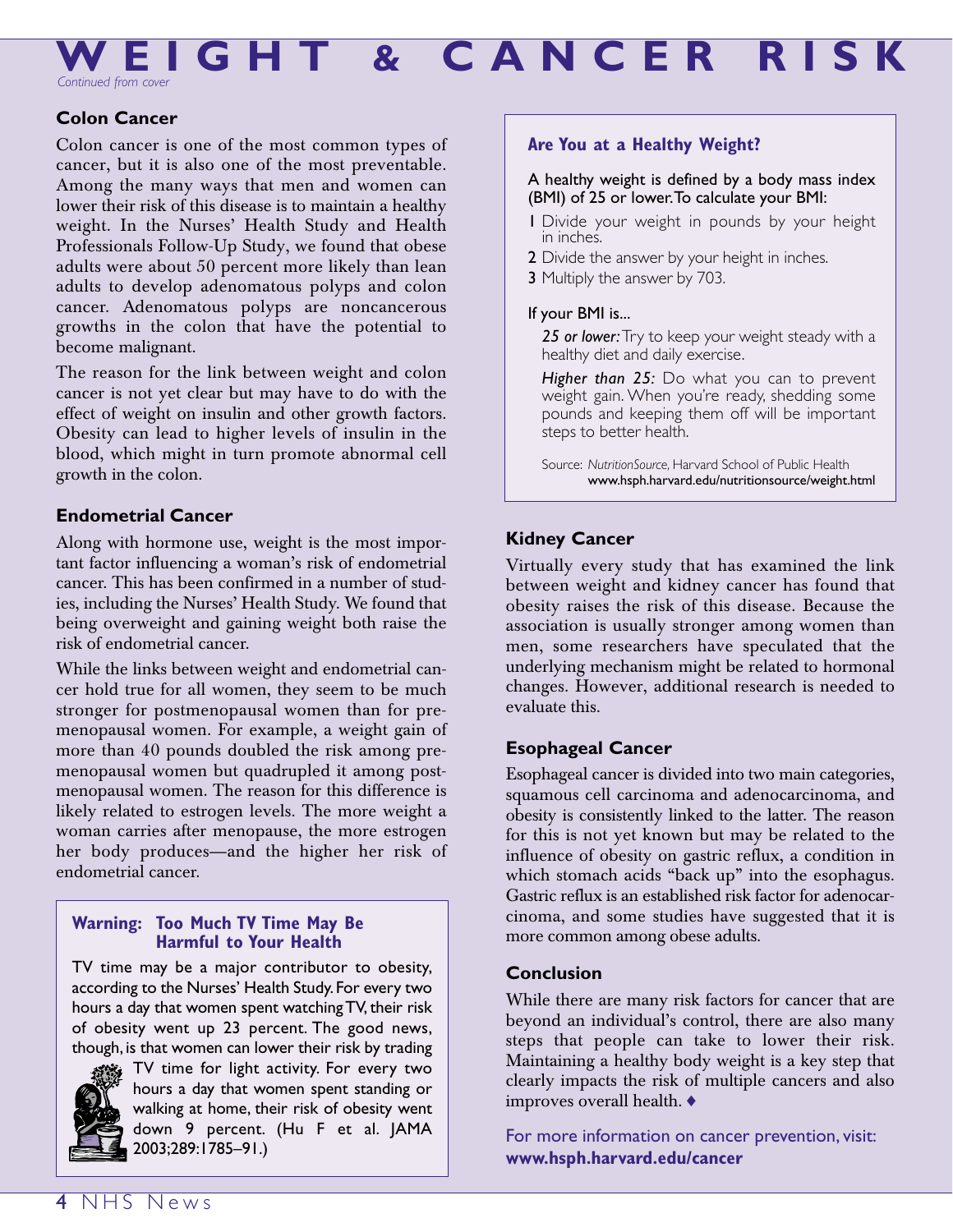## **Strategies for Maintaining a Healthy Weight**



### **If you need to lose weight, set a realistic goal.**

A good initial goal is to lose 5 to 10 percent of your current weight. Once you achieve that, keep aiming for another 5 to 10 percent until you're happy with your weight.



### **Make small, meaningful changes.**

Cutting out just 100 calories a day (the equivalent of a single can of soda or a bedtime snack) or taking a brisk 30-minute walk each day can have beneficial effects on weight.

### **Exercise more.**



The more you work your muscles—especially with strength training exercises—the more calories they burn even when you aren't active. If you already exercise, try to increase the duration or intensity. If you don't currently exercise, try a walking program. Start out with something simple: get off your bus a stop early, park your car at the far end of the parking lot, or take a brisk walk during lunch. Gradually increase your daily walking time until you do 30 or more minutes a day.



### **Keep track.**

It's easy to eat more than you plan to.A daily food diary can make you more aware of exactly how much you are eating. Include everything, no matter how small or insignificant it seems. Even small snacks and juice add up to real calories.



### **Tame your blood sugar.**

Eating foods that make your blood sugar and insulin levels shoot up and then crash may contribute to weight gain. Such foods include white bread, white rice, and other highly processed grain products. As an alternative, choose foods that have a gentler effect on blood sugar, like whole grains, beans, nuts, fruits, and vegetables.



### **Don't be afraid of good fats.**

Fat in your diet helps you feel full. Good fats such as olive and canola oil can also help improve your cholesterol levels when you eat them in place of saturated fats, trans fats, or highly processed carbohydrates.



### **Reach for water when you're thirsty.**

Drinking juice or sugared soda can add several hundred calories a day without you even realizing it.



### **Practice defensive eating.**

In our society, food is everywhere—the mall and gas station, the ballpark and drug store. In the face of such plenty, it's important to learn strategies that help defend against eating too much:

- Slow down, and stop before you're stuffed. Learn your body's signals and practice stopping **before** you feel full.
- Be selective. It's easy to eat food just because it's put in front of you. Be mindful of what you're eating, and make sure that you are choosing what to eat.
- Select small portions. If you're eating out with someone, try sharing an entrée. If you're eating alone, eat half and take the rest home for another meal.
- Spoil your appetite. Having a snack or appetizer can dull your hunger and help you eat less at a meal.
- Be aware of why you're eating. Sometimes we eat when we're bored or anxious. Dealing with feelings in other ways—talking to friends, taking a walk, or meditating—can help you relieve stress without gaining weight.



Source: **www.hsph.harvard.edu/nutritionsource/weight.html** *(NutritionSource,* Harvard School of Public Health)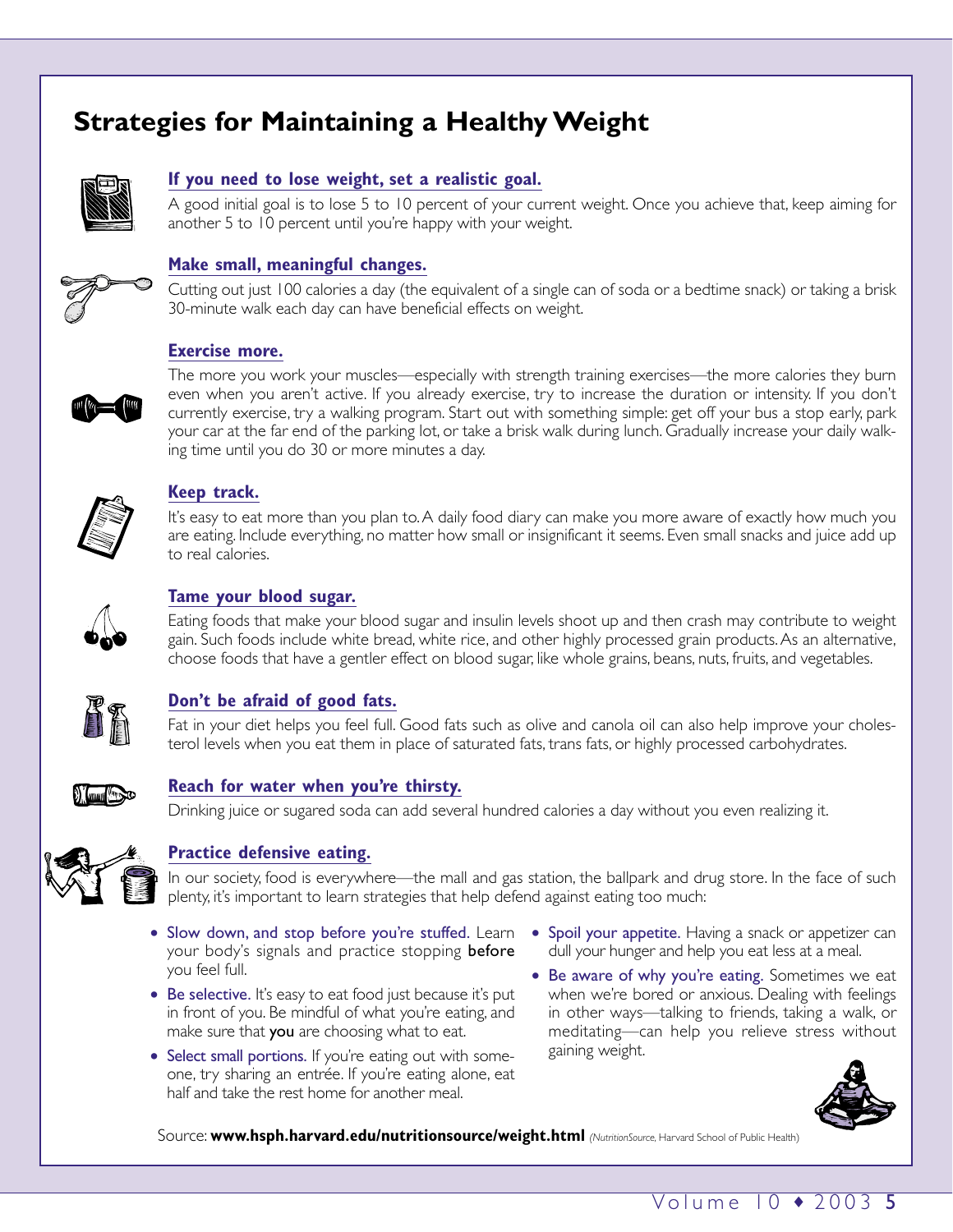## **Focus on Our Research Team**

 $\sum_{\text{years ago, Dr.}}$ years ago, **Dr. Walter Willett** joined the Nurses' Health Study team to investigate how diet and nutrition affect women's health. Today, he is one of the nation's leading nutrition experts, using scientific evidence to challenge and reshape the definition of a healthy



lifestyle. His research has led to the unfolding of many a nutritional myth and has revealed that nuts are healthier than we once thought, that the type of fat we eat is more important than the amount of fat, and that all carbohydrates are not created equal. These findings, along with many others, are summarized in Dr. Willett's **Healthy Eating Pyramid** shown below.

As the principal investigator of the Nurses' Health Study II and Health Professionals Follow-Up Study, Dr. Willett oversees all of the research conducted within these large studies. He is also Professor of Epidemiology and Nutrition at Harvard School of Public Health and Professor of Medicine at Harvard Medical School. Though it's hard to imagine that Dr. Willett has spare time, he enjoys spending it on his bicycle, in his garden, or with his family. ♦



### The Healthy Eating Pyramid

Results from the Nurses' Health Study and Health Professionals Follow-Up Study suggest that people can significantly reduce their risk of chronic disease by adhering to the guidelines illustrated in this pyramid. *(McCullough M et al. Am J Clin Nutr 2002;76:1261–71)*

### **Rebuilding the Food Pyramid**

Using decades of scientific research as his foundation, Dr. Willett has created a new food pyramid to replace the USDA version. His pyramid illustrates seven key changes that people can make to improve their diets and overall health:

### • Watch your weight.

bread, and pasta.

The only way to do this is to balance calorie intake with daily physical activity. (See page 5 for healthy weight strategies.)

- Eat fewer bad fats and more good fats. Good fats can be found in nuts, seeds, grains, fish, and liquid oils. Bad fats, like saturated and trans fat, are in red meat, butter, whole-milk dairy products, and hydrogenated vegetable oils.
- Eat fewer refined-grain carbohydrates and more whole-grain carbohydrates. Whole grains have a more mellow effect on blood glucose levels than refined grains do. Refined grains include white rice, white
- Choose healthier sources of protein. The best sources are beans and nuts, along with fish, poultry, and eggs.
- Eat plenty of fruits and vegetables, but hold the potatoes.

Together with whole grains, fruits and vegetables serve as the basis of a healthy diet. Potatoes, though, have a dramatic effect on blood sugar and so should be eaten sparingly.

- Drink alcohol in moderation, if at all. This means less than one drink a day for women and up to two drinks a day for men.
- Take a multivitamin for insurance.

On top of a healthy diet, a multivitamin can provide added protection against chronic disease.

Pyramid and text source: Willett WC*. Eat, Drink, and Be Healthy:The Harvard Medical School Guide to Healthy Eating*. New York: Simon & Schuster, 2001.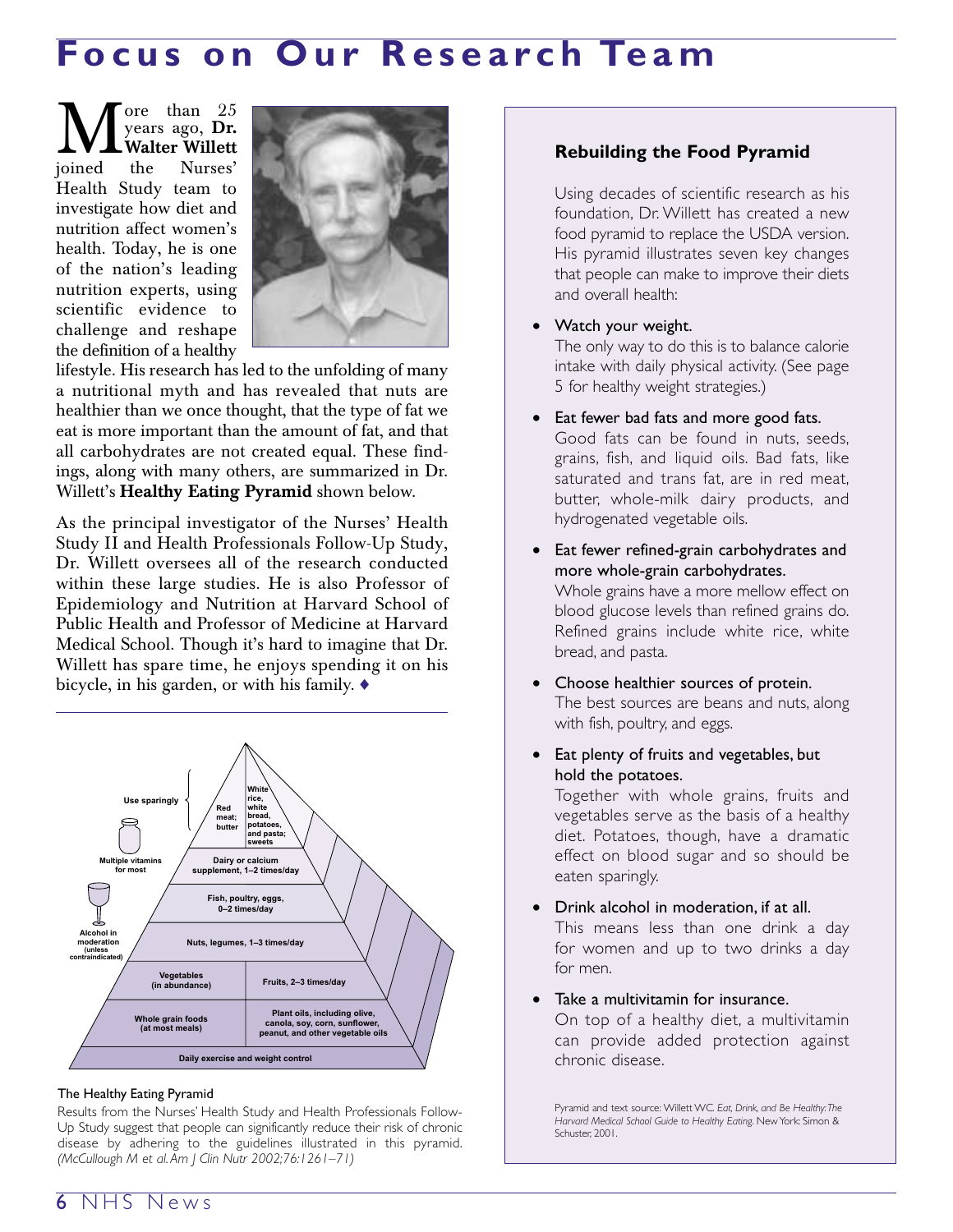# **Your Privacy**

s a fellow health care provider, you are probably already aware that the **Health Insurance Portability and Accountability Act (HIPAA)** went into effect on April 14, 2003. The purpose of this federal law **L** is twofold: 1) to protect health insurance coverage for workers when they change or lose their jobs, and 2) to protect the privacy of individuals' health care information. Although many states already have more stringent measures in place than those introduced by HIPAA, the Act guarantees basic rights and protections for all Americans.

The Privacy Rule under HIPAA promises to have a far-reaching impact on the health care field. However, we have not had to make any major changes in our privacy policies, and **we do not expect that HIPAA will affect your experience as a participant in the Nurses' Health Studies**. This is because we have always taken every available precaution to protect your privacy. We only allow authorized personnel to access your personal information, and we have always gotten your written permission to review any pertinent medical records. When we do share data with other scientists, we never include participants' names, Social Security numbers, or any other identifying information.

Because of these safeguards, the confidentiality of your NHS data has always been maintained. We remain committed to protecting your privacy as a study participant and will continue to take all of the necessary steps to shield your private information while advancing the study of women's health. As HIPAA goes into effect, we will keep you updated on how the new regulations might affect the Nurses' Health Studies. In the meantime, we appreciate your continued collaboration and are grateful for the trust that you have shown in us. ♦

### **What about DNA?**

As with all of the data you provide to NHS, we are very careful about the blood and mouthwash samples you provide for genetic research. Genetic results are coded so that they are never stored together with individual identifying information. We will continue to make confidentiality our



### **Keeping Us Up to Date**

As members of the Nurses' Health Study continue to age, some will unfortunately become disabled or develop conditions that make it difficult to respond to future mailings. Because we hope to examine these conditions and learn more about their causes, **we encourage you to discuss your participation in the NHS with your family and doctor**. Should you become disabled in the future, it would greatly help our research if someone could notify us of your health status and subsequently allow your pertinent medical records to be released to us. By combining this information with the detailed medical and dietary histories you have provided over the years, we can identify possible causes of these conditions, along with ways in which they may one day be prevented.

### **Medical Record Review**

Participants who report a new diagnosis often receive a letter from our study, requesting permission to review their pertinent medical records. This review is important because it allows us to obtain specific information about treatment and diagnosis that only original records can provide. We want to extend a special thank you to all of the nurses who have helped our work by allowing us to confidentially review their records. We would also like to encourage participants who receive these requests to **complete and sign the release forms and then mail them back to us (not directly to the physician)**.This allows us to keep study information together in an organized and secure manner.